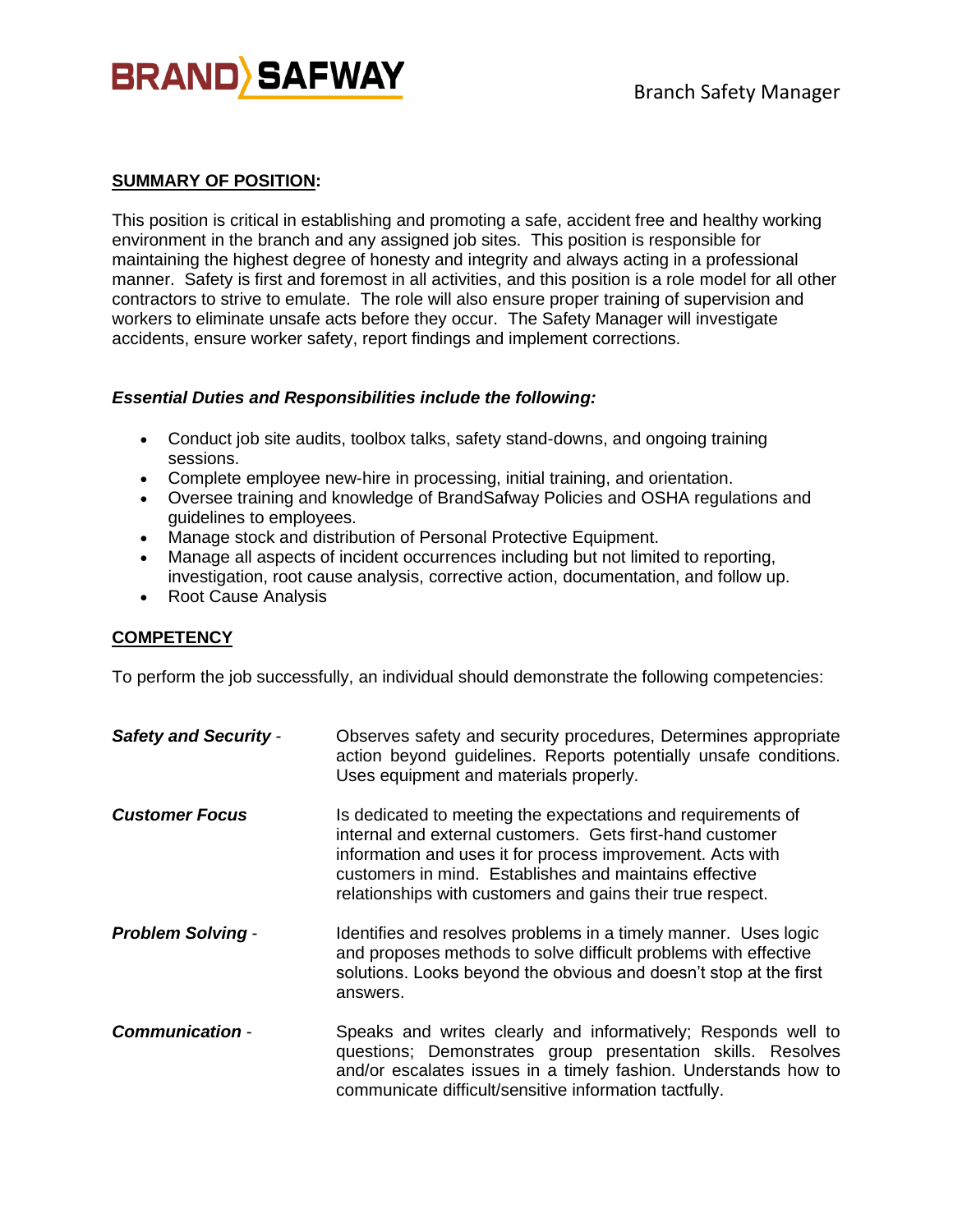| <b>Interpersonal Skills -</b> | Focuses on solving conflict, not blaming; Maintains confidentiality;<br>Listens to others without interrupting; Keeps emotions under<br>control; Remains open to others' ideas and tries new things                                                                                    |
|-------------------------------|----------------------------------------------------------------------------------------------------------------------------------------------------------------------------------------------------------------------------------------------------------------------------------------|
| <b>Conflict Management -</b>  | Steps up to conflicts, seeing them as opportunities. Reads<br>situations quickly. Good listening skills. Able to find common<br>ground and get cooperation with minimum noise.                                                                                                         |
| Self-Knowledge -              | Knows personal strengths and weaknesses, opportunities, and<br>limits. Seeks feedback. Gains insights from mistakes. Is open to<br>criticism. Isn't defensive. Is receptive to talking about<br>shortcomings. Looks forward to balanced performance reviews<br>and career discussions. |
| Teamwork -                    | Balances team and individual responsibilities. Exhibits objectivity<br>and openness to others' views. Contributes to building a positive<br>team spirit. Puts success of team above own interest. Able to build<br>morale and group commitments to goals and objectives.               |
| Organization -                | Can utilize resources to get things done effectively and efficiently.<br>Can orchestrate multiple activities at once to accomplish a goal.<br>Arranges information and files in a useful manner.                                                                                       |

## **QUALIFICATIONS:**

To perform this job successfully, an individual must be able to perform each essential duty satisfactorily. The requirements listed below are representative of the knowledge, skill, and/or ability required. Reasonable accommodations may be made to enable individuals with disabilities to perform the essential functions.

## *Education*

- Must hold current training in:
	- o CPR/First Aid
	- o OSHA 30hr. Required
	- $\circ$  OSHA 500
	- o OSHA's 1926 Subpart L and 1926 Subpart M
- Must have working knowledge of gas detection, monitoring equipment, confined space.
- Bachelor's degree in related field is preferred.
- Prefer Certified Safety Professional a plus.

# *Experience*

- Minimum 5 yrs. of verifiable, industry related experience for a variety of different job sizes and/or safety degree with field experience.
- Must have a strong background in a variation of projects using multiple crafts including but not limited to scaffold, insulation, confined space entry and hole watch / fire watch, etc.

**Must hold a valid driver's license with no driving restrictions Must be able to pass a drug test (urine and hair follicle) Must be able to pass a background check to obtain a TWIC card**